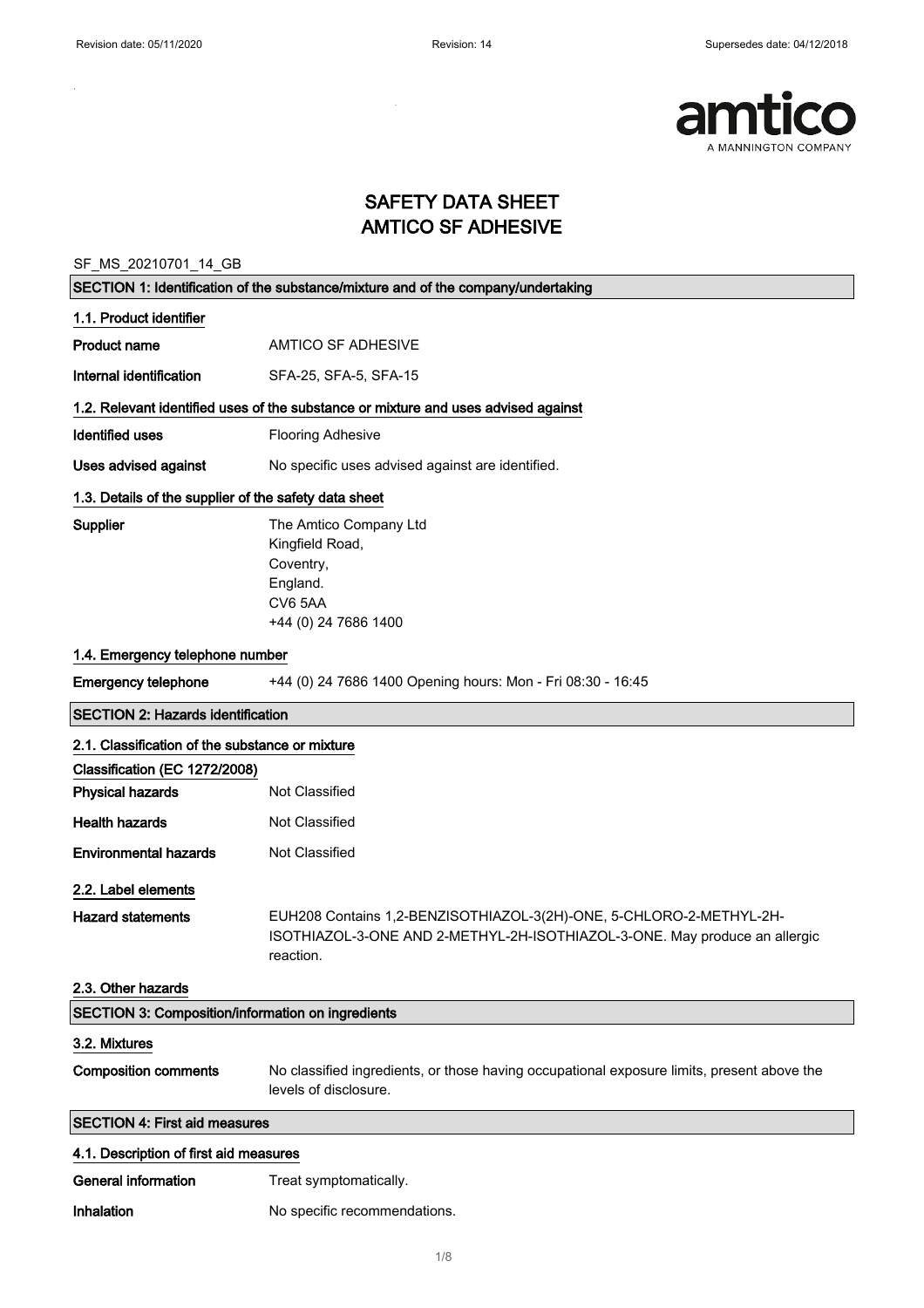| Ingestion                                                  | Rinse mouth thoroughly with water. Give plenty of water to drink. Do not induce vomiting. Get<br>medical attention if any discomfort continues.                     |
|------------------------------------------------------------|---------------------------------------------------------------------------------------------------------------------------------------------------------------------|
| Skin contact                                               | Wash skin thoroughly with soap and water. Remove contaminated clothing. Get medical<br>attention if irritation persists after washing.                              |
| Eye contact                                                | Rinse immediately with plenty of water. Continue to rinse for at least 15 minutes. Get medical<br>attention if any discomfort continues.                            |
|                                                            | 4.2. Most important symptoms and effects, both acute and delayed                                                                                                    |
| <b>General information</b>                                 | The product is considered to be a low hazard under normal conditions of use.                                                                                        |
| Inhalation                                                 | No specific symptoms known.                                                                                                                                         |
| Ingestion                                                  | No specific symptoms known.                                                                                                                                         |
| Skin contact                                               | May cause sensitisation or allergic reactions in sensitive individuals.                                                                                             |
| Eye contact                                                | May cause temporary eye irritation.                                                                                                                                 |
|                                                            | 4.3. Indication of any immediate medical attention and special treatment needed                                                                                     |
| Notes for the doctor                                       | Treat symptomatically.                                                                                                                                              |
| <b>SECTION 5: Firefighting measures</b>                    |                                                                                                                                                                     |
| 5.1. Extinguishing media                                   |                                                                                                                                                                     |
| Suitable extinguishing media                               | The product is not flammable. Use fire-extinguishing media suitable for the surrounding fire.                                                                       |
| 5.2. Special hazards arising from the substance or mixture |                                                                                                                                                                     |
| Specific hazards                                           | None known.                                                                                                                                                         |
| <b>Hazardous combustion</b><br>products                    | Does not decompose when used and stored as recommended.                                                                                                             |
| 5.3. Advice for firefighters                               |                                                                                                                                                                     |
| Protective actions during<br>firefighting                  | No specific firefighting precautions known.                                                                                                                         |
| for firefighters                                           | Special protective equipment  Wear chemical protective suit.                                                                                                        |
| <b>SECTION 6: Accidental release measures</b>              |                                                                                                                                                                     |
|                                                            | 6.1. Personal precautions, protective equipment and emergency procedures                                                                                            |
| <b>Personal precautions</b>                                | Wear protective gloves, eye and face protection.                                                                                                                    |
| 6.2. Environmental precautions                             |                                                                                                                                                                     |
| <b>Environmental precautions</b>                           | Do not discharge into drains or watercourses or onto the ground.                                                                                                    |
| 6.3. Methods and material for containment and cleaning up  |                                                                                                                                                                     |
| Methods for cleaning up                                    | Contain and absorb spillage with sand, earth or other non-combustible material. Collect and<br>place in suitable waste disposal containers and seal securely.       |
| 6.4. Reference to other sections                           |                                                                                                                                                                     |
| Reference to other sections                                | For personal protection, see Section 8. See Section 11 for additional information on health<br>hazards. Collect and dispose of spillage as indicated in Section 13. |
| <b>SECTION 7: Handling and storage</b>                     |                                                                                                                                                                     |
| 7.1. Precautions for safe handling                         |                                                                                                                                                                     |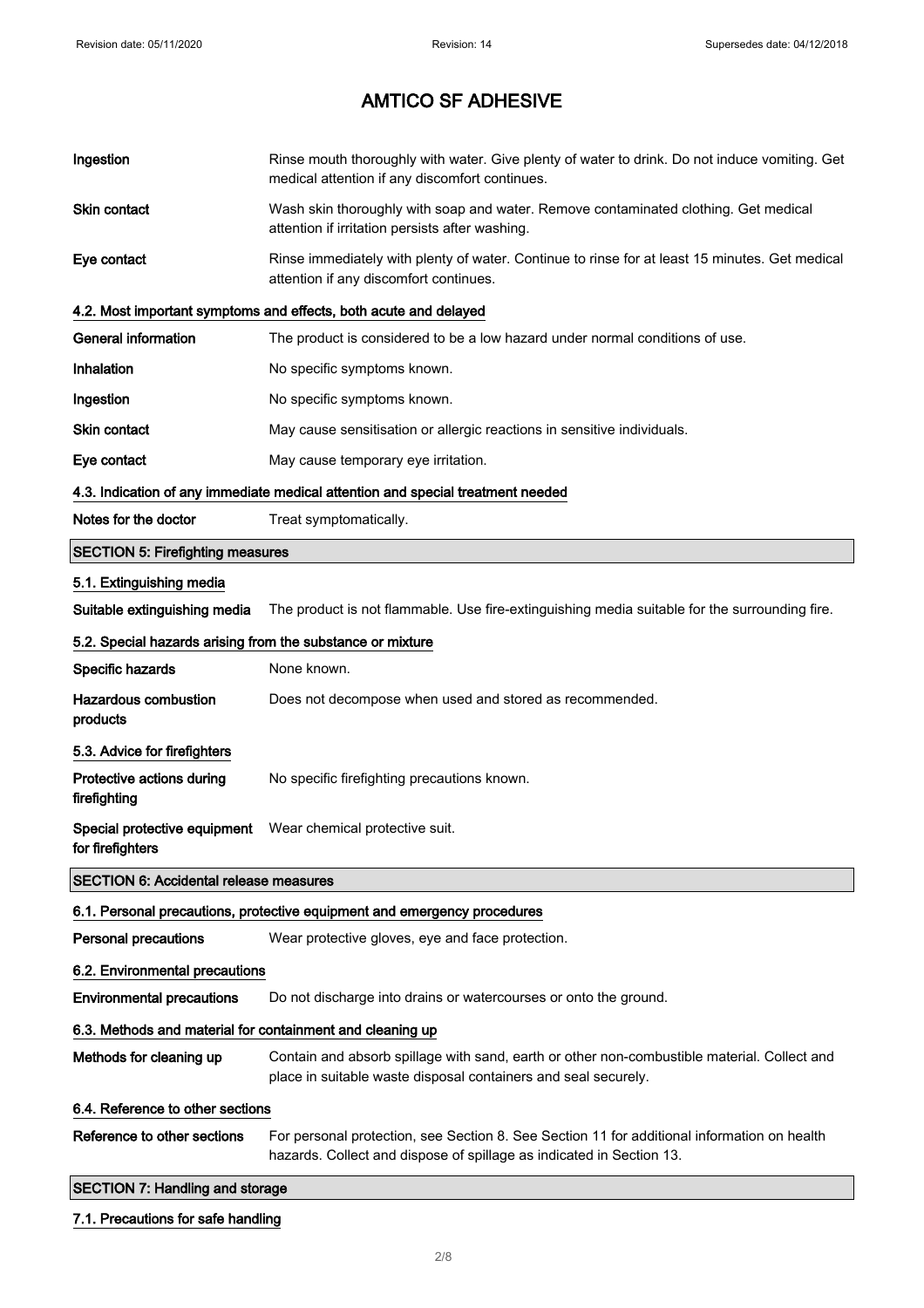| <b>Usage precautions</b>                                   | Provide adequate ventilation. Good personal hygiene procedures should be implemented.                                                                                     |
|------------------------------------------------------------|---------------------------------------------------------------------------------------------------------------------------------------------------------------------------|
| Advice on general<br>occupational hygiene                  | Wash at the end of each work shift and before eating, smoking and using the toilet.                                                                                       |
|                                                            | 7.2. Conditions for safe storage, including any incompatibilities                                                                                                         |
| <b>Storage precautions</b>                                 | Protect from freezing and direct sunlight. Keep away from food, drink and animal feeding<br>stuffs. Store in tightly-closed, original container.                          |
| 7.3. Specific end use(s)                                   |                                                                                                                                                                           |
| Specific end use(s)                                        | The identified uses for this product are detailed in Section 1.2.                                                                                                         |
| <b>SECTION 8: Exposure controls/Personal protection</b>    |                                                                                                                                                                           |
| 8.1. Control parameters                                    |                                                                                                                                                                           |
| 8.2. Exposure controls                                     |                                                                                                                                                                           |
| Protective equipment                                       |                                                                                                                                                                           |
|                                                            |                                                                                                                                                                           |
| Appropriate engineering<br>controls                        | Provide adequate ventilation.                                                                                                                                             |
| Eye/face protection                                        | Eyewear complying with an approved standard should be worn if a risk assessment indicates<br>eye contact is possible.                                                     |
| Hand protection                                            | Chemical-resistant, impervious gloves complying with an approved standard should be worn if<br>a risk assessment indicates skin contact is possible.                      |
| Other skin and body<br>protection                          | No specific requirements are anticipated under normal conditions of use.                                                                                                  |
| Hygiene measures                                           | Provide eyewash station. No specific hygiene procedures recommended but good personal<br>hygiene practices should always be observed when working with chemical products. |
| <b>Respiratory protection</b>                              | No specific recommendations.                                                                                                                                              |
| <b>SECTION 9: Physical and chemical properties</b>         |                                                                                                                                                                           |
| 9.1. Information on basic physical and chemical properties |                                                                                                                                                                           |
| Appearance                                                 | Viscous liquid.                                                                                                                                                           |
| Colour                                                     | White/off-white.                                                                                                                                                          |
| Odour                                                      | Characteristic.                                                                                                                                                           |
| <b>Odour threshold</b>                                     | Not determined.                                                                                                                                                           |
| pH                                                         | pH (concentrated solution): 7.0 - 8.0                                                                                                                                     |
| <b>Melting point</b>                                       | Not applicable.                                                                                                                                                           |
| Initial boiling point and range                            | Not determined.                                                                                                                                                           |
| Flash point                                                | Not applicable.                                                                                                                                                           |
| <b>Evaporation rate</b>                                    | Not determined.                                                                                                                                                           |
|                                                            |                                                                                                                                                                           |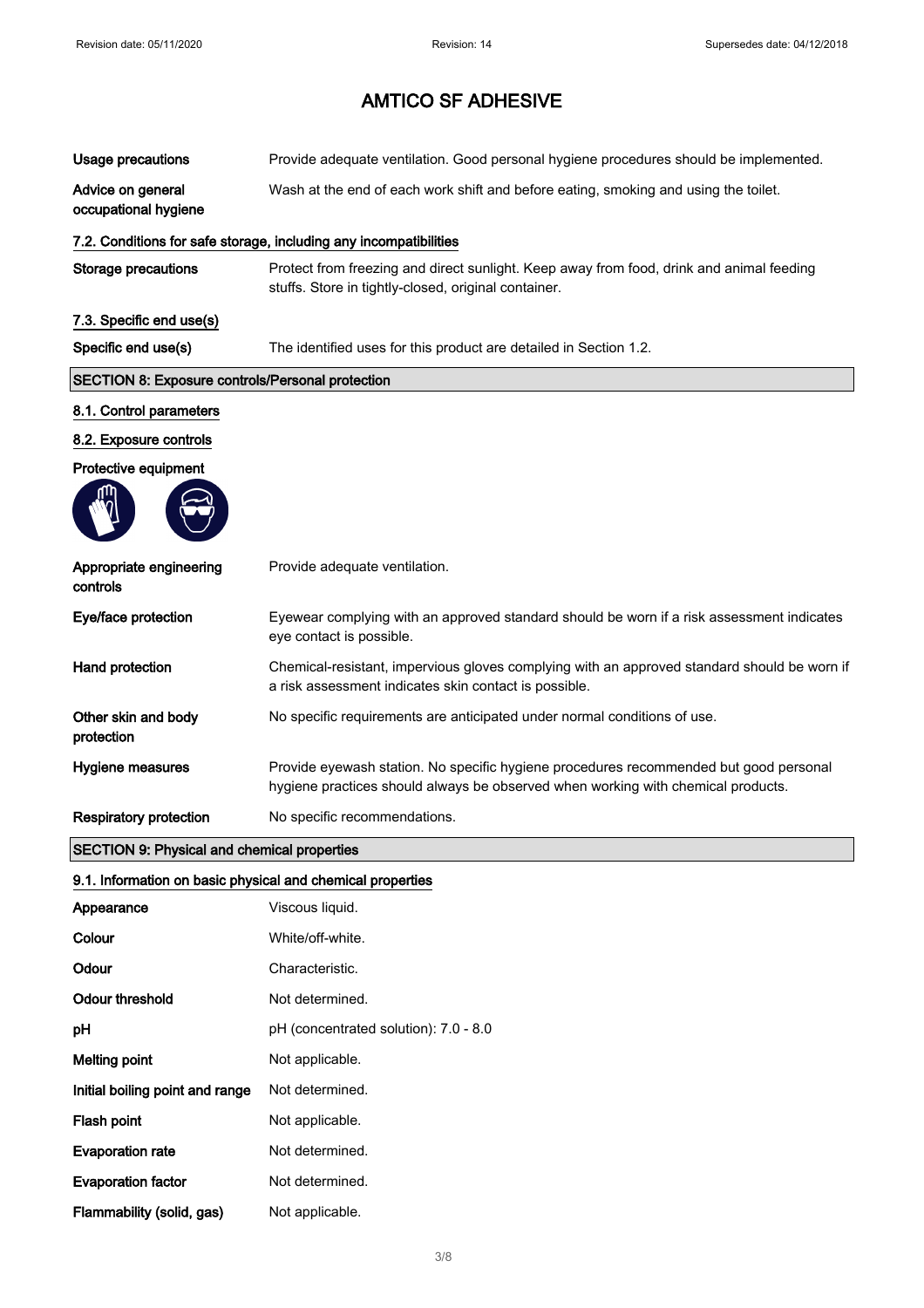$\overline{\phantom{0}}$ 

| Upper/lower flammability or<br>explosive limits | Not applicable.                                                                                                     |
|-------------------------------------------------|---------------------------------------------------------------------------------------------------------------------|
| Other flammability                              | Not applicable.                                                                                                     |
| Vapour pressure                                 | Not determined.                                                                                                     |
| <b>Vapour density</b>                           | Not determined.                                                                                                     |
| <b>Relative density</b>                         | 1.12 - 1.17 @ 20°C                                                                                                  |
| <b>Bulk density</b>                             | Not determined.                                                                                                     |
| Solubility(ies)                                 | Soluble in water.                                                                                                   |
| <b>Partition coefficient</b>                    | Not applicable.                                                                                                     |
| <b>Auto-ignition temperature</b>                | Not applicable.                                                                                                     |
| <b>Decomposition Temperature</b>                | Not determined.                                                                                                     |
| <b>Viscosity</b>                                | 30000 - 40000 mPa s @ 20°C                                                                                          |
| <b>Explosive properties</b>                     | Not applicable.                                                                                                     |
| Explosive under the influence<br>of a flame     | Not considered to be explosive.                                                                                     |
| <b>Oxidising properties</b>                     | Not applicable.                                                                                                     |
| Comments                                        | Information given is applicable to the product in its ready-to-use form.                                            |
| 9.2. Other information                          |                                                                                                                     |
| Other information                               | None.                                                                                                               |
| Refractive index                                | Not available.                                                                                                      |
| Particle size                                   | Not applicable.                                                                                                     |
| Molecular weight                                | Not determined.                                                                                                     |
| <b>Volatility</b>                               | 24 - 26% (water)                                                                                                    |
| Saturation concentration                        | Not determined.                                                                                                     |
| <b>Critical temperature</b>                     | Not determined.                                                                                                     |
| Volatile organic compound                       | This product contains a maximum VOC content of 10 g/l.                                                              |
| <b>SECTION 10: Stability and reactivity</b>     |                                                                                                                     |
| 10.1. Reactivity                                |                                                                                                                     |
| Reactivity                                      | There are no known reactivity hazards associated with this product.                                                 |
| 10.2. Chemical stability                        |                                                                                                                     |
| <b>Stability</b>                                | Stable at normal ambient temperatures and when used as recommended.                                                 |
| 10.3. Possibility of hazardous reactions        |                                                                                                                     |
| Possibility of hazardous<br>reactions           | No specific material or group of materials is likely to react with the product to produce a<br>hazardous situation. |
| 10.4. Conditions to avoid                       |                                                                                                                     |
| <b>Conditions to avoid</b>                      | Avoid freezing. Avoid exposure to high temperatures or direct sunlight.                                             |
| 10.5. Incompatible materials                    |                                                                                                                     |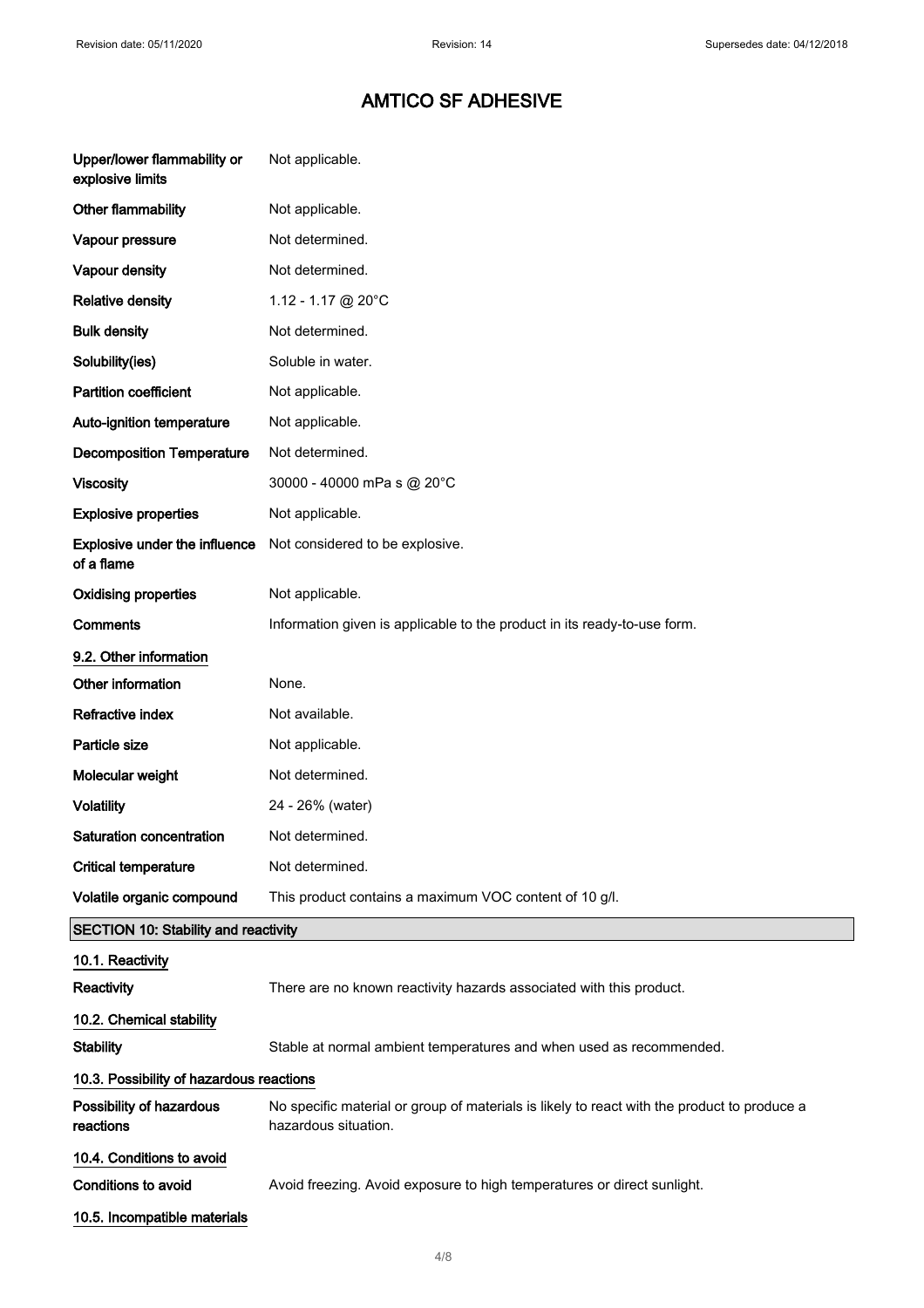| Materials to avoid | No specific material or group of materials is likely to react with the product to produce a |
|--------------------|---------------------------------------------------------------------------------------------|
|                    | hazardous situation.                                                                        |

#### 10.6. Hazardous decomposition products

Hazardous decomposition products Does not decompose when used and stored as recommended.

#### SECTION 11: Toxicological information

| 11.1. Information on toxicological effects       |                                                                    |
|--------------------------------------------------|--------------------------------------------------------------------|
| <b>Toxicological effects</b>                     | No information available.                                          |
| Acute toxicity - oral                            |                                                                    |
| Notes (oral LD <sub>50</sub> )                   | No specific test data are available.                               |
| Acute toxicity - dermal                          |                                                                    |
| Notes (dermal LDso)                              | No specific test data are available.                               |
| Acute toxicity - inhalation                      |                                                                    |
| Notes (inhalation LC <sub>50</sub> )             | No specific test data are available.                               |
| Skin corrosion/irritation                        |                                                                    |
| Skin corrosion/irritation                        | No information available.                                          |
| Animal data                                      | No specific test data are available.                               |
| Human skin model test                            | No specific test data are available.                               |
| Extreme pH                                       | No specific test data are available.                               |
| Serious eye damage/irritation                    |                                                                    |
| Serious eye damage/irritation                    | No specific test data are available.                               |
| <b>Respiratory sensitisation</b>                 |                                                                    |
| <b>Respiratory sensitisation</b>                 | No specific test data are available.                               |
| <b>Skin sensitisation</b>                        |                                                                    |
| <b>Skin sensitisation</b>                        | No specific test data are available.                               |
| Germ cell mutagenicity                           |                                                                    |
| Genotoxicity - in vitro                          | Not determined.                                                    |
| Genotoxicity - in vivo                           | Not determined.                                                    |
| Carcinogenicity                                  |                                                                    |
| Carcinogenicity                                  | Does not contain any substances known to be carcinogenic.          |
| Target organ for<br>carcinogenicity              | Not relevant.                                                      |
| <b>IARC</b> carcinogenicity                      | Not listed.                                                        |
| Reproductive toxicity                            |                                                                    |
| Reproductive toxicity - fertility                | Does not contain any substances known to be toxic to reproduction. |
| Reproductive toxicity -<br>development           | Does not contain any substances known to be toxic to reproduction. |
| Specific target organ toxicity - single exposure |                                                                    |

STOT - single exposure Mot applicable.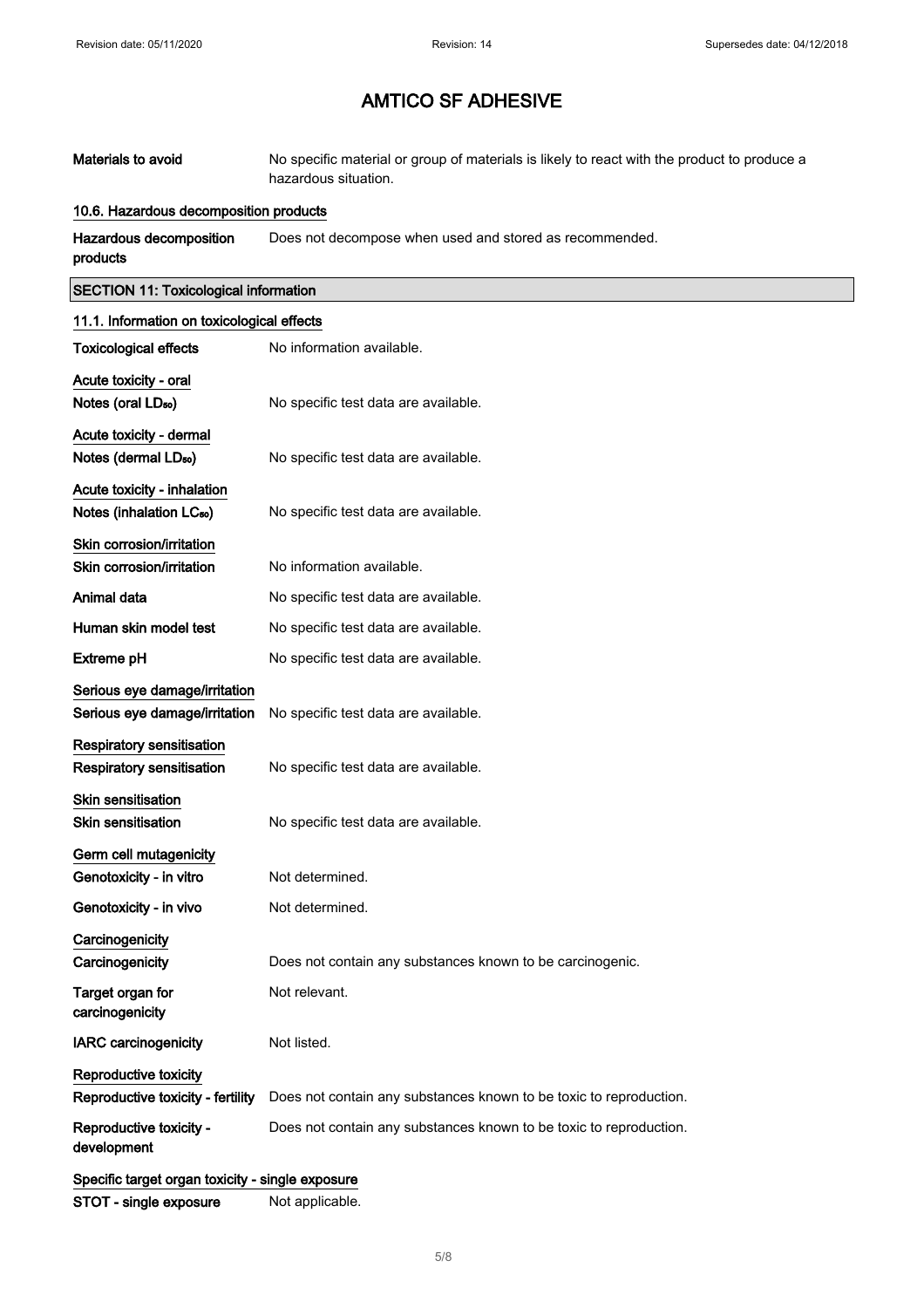| <b>Target organs</b>                                                    | Not relevant.                                                                         |
|-------------------------------------------------------------------------|---------------------------------------------------------------------------------------|
| Specific target organ toxicity - repeated exposure                      |                                                                                       |
| STOT - repeated exposure                                                | Not applicable.                                                                       |
| <b>Target organs</b>                                                    | Not relevant.                                                                         |
| Aspiration hazard<br>Aspiration hazard                                  | Not relevant.                                                                         |
| <b>General information</b>                                              | No specific health hazards known.                                                     |
| Inhalation                                                              | The product is considered to be a low hazard under normal conditions of use.          |
| Ingestion                                                               | No harmful effects expected from quantities likely to be ingested by accident.        |
| <b>Skin contact</b>                                                     | Skin irritation should not occur when used as recommended.                            |
| Eye contact                                                             | May cause discomfort.                                                                 |
| Acute and chronic health<br>hazards                                     | No specific health hazards known.                                                     |
| <b>Medical symptoms</b>                                                 | No specific symptoms known.                                                           |
| <b>Medical considerations</b>                                           | No information available.                                                             |
| <b>SECTION 12: Ecological information</b>                               |                                                                                       |
| Ecotoxicity                                                             | There are no data on the ecotoxicity of this product.                                 |
| 12.1. Toxicity                                                          |                                                                                       |
| <b>Toxicity</b>                                                         | Not considered toxic to fish.                                                         |
| Acute aquatic toxicity                                                  |                                                                                       |
| Acute toxicity - fish                                                   | No specific test data are available.                                                  |
| Acute toxicity - aquatic<br>invertebrates                               | Not determined.                                                                       |
| Acute toxicity - aquatic plants                                         | Not determined.                                                                       |
| Acute toxicity -<br>microorganisms                                      | Not determined.                                                                       |
| Acute toxicity - terrestrial                                            | Not determined.                                                                       |
| Chronic aquatic toxicity<br>Chronic toxicity - fish early life<br>stage | Not determined.                                                                       |
| Short term toxicity - embryo<br>and sac fry stages                      | Not determined.                                                                       |
| Chronic toxicity - aquatic<br>invertebrates                             | Not determined.                                                                       |
| 12.2. Persistence and degradability                                     |                                                                                       |
|                                                                         | Persistence and degradability There are no data on the degradability of this product. |
| Phototransformation                                                     | Not determined.                                                                       |

6/ 8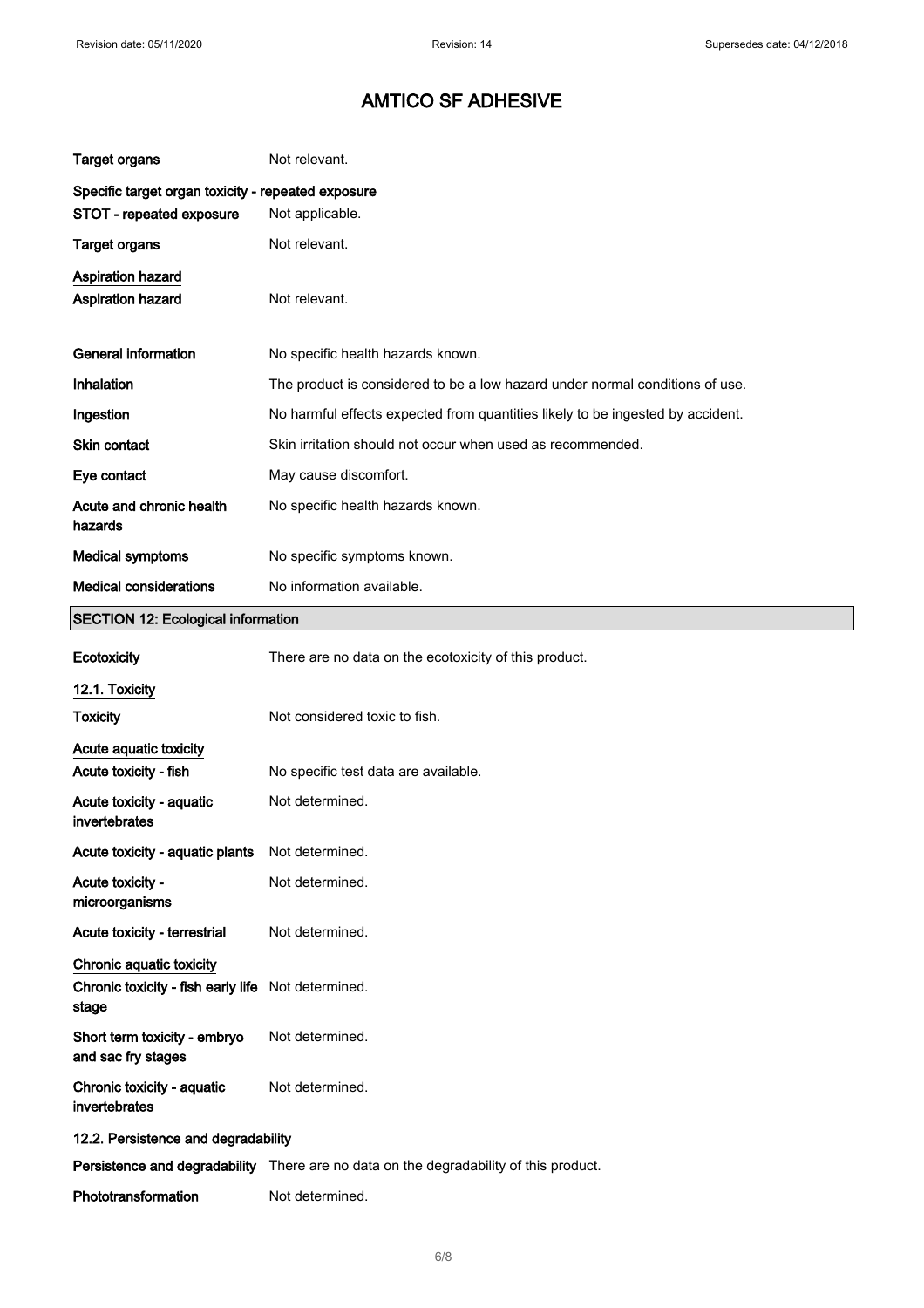| <b>Stability (hydrolysis)</b>                               | Not determined.                                                                                                                                                |
|-------------------------------------------------------------|----------------------------------------------------------------------------------------------------------------------------------------------------------------|
| Biodegradation                                              | Not determined.                                                                                                                                                |
| Biological oxygen demand                                    | No specific test data are available.                                                                                                                           |
| Chemical oxygen demand                                      | No specific test data are available.                                                                                                                           |
| 12.3. Bioaccumulative potential                             |                                                                                                                                                                |
| <b>Bioaccumulative potential</b>                            | No data available on bioaccumulation.                                                                                                                          |
| <b>Partition coefficient</b>                                | Not applicable.                                                                                                                                                |
| 12.4. Mobility in soil                                      |                                                                                                                                                                |
| <b>Mobility</b>                                             | The product is non-volatile.                                                                                                                                   |
| Adsorption/desorption<br>coefficient                        | Not determined.                                                                                                                                                |
| Henry's law constant                                        | Not determined.                                                                                                                                                |
| Surface tension                                             | Not determined.                                                                                                                                                |
| 12.5. Results of PBT and vPvB assessment                    |                                                                                                                                                                |
| Results of PBT and vPvB<br>assessment                       | This substance is not classified as PBT or vPvB according to current EU criteria.                                                                              |
| 12.6. Other adverse effects                                 |                                                                                                                                                                |
| Other adverse effects                                       | None known.                                                                                                                                                    |
| <b>SECTION 13: Disposal considerations</b>                  |                                                                                                                                                                |
| 13.1. Waste treatment methods                               |                                                                                                                                                                |
|                                                             |                                                                                                                                                                |
| Disposal methods                                            | Collect and place in suitable waste disposal containers and seal securely. Dispose of waste<br>product or used containers in accordance with local regulations |
| <b>SECTION 14: Transport information</b>                    |                                                                                                                                                                |
| General                                                     | The product is not covered by international regulations on the transport of dangerous goods<br>(IMDG, IATA, ADR/RID).                                          |
| 14.1. UN number                                             |                                                                                                                                                                |
| Not applicable.                                             |                                                                                                                                                                |
| 14.2. UN proper shipping name                               |                                                                                                                                                                |
| Not applicable.                                             |                                                                                                                                                                |
| 14.3. Transport hazard class(es)                            |                                                                                                                                                                |
| No transport warning sign required.                         |                                                                                                                                                                |
| 14.4. Packing group                                         |                                                                                                                                                                |
| Not applicable.                                             |                                                                                                                                                                |
| 14.5. Environmental hazards                                 |                                                                                                                                                                |
| Environmentally hazardous substance/marine pollutant<br>No. |                                                                                                                                                                |